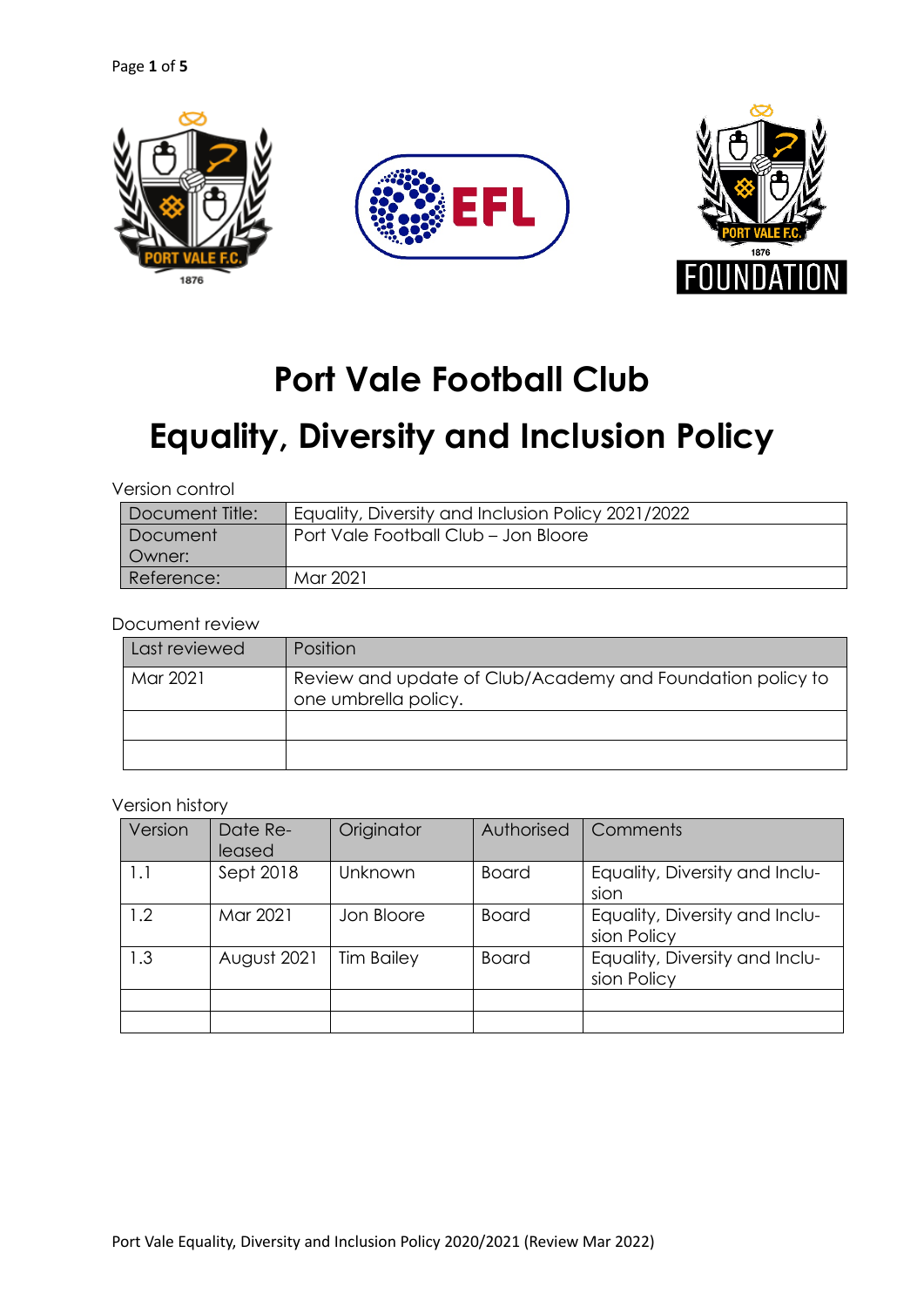# **The purpose and Scope of this Policy statement**

This Policy is for use across the club and is to be observed by all staff members, players, parents and participants in any activities that are associated with Port Vale Football club. Port Vale Football Club is responsible for setting standards and values to apply throughout its system at every level. Football belongs to everyone and should be enjoyed by anyone who wants to participate in it. The Policy exists to ensure that best practice is promoted and adhered to.

Activities undertaken at the following locations/departments are under the remit of this policy which include:

- Port Vale Football club and the Vale Park Stadium
- Port Vale Foundation Trust
- Port Vale First Team
- Port Vale Academy and youth development
- Port Vale Women
- Port Vale Retail Store

# **What is Equality?**

Equality is about ensuring that every individual has an equal opportunity to make the most of their lives and talents.

The Equality Act 2010 protects every one of us in the UK in relation to our age, gender, transgender identity, ethnicity, disability, religion, sexual orientation, pregnancy/maternity, and marriage/civil partnership. There are international laws which offer similar protection.

# **What is Diversity?**

Many different cultures exist within a society. Diversity is about these cultures living side by side in harmony. The Society in the UK is made up of people from a variety of cultures. We each have our own cultures and sense of belonging influenced by where we live, our family, our religion, age, ethnicity, language, sexual orientation, disability, and transgender identity. Our culture can also be influenced by favourite sport, music, food etc. Some of these we will share with others who may or may not appear like us. Specifically, we might each have different skin colour, or religion but we are united by our support of Port Vale Football Club.

# **What is inclusion?**

Inclusion is about diverse groups of people being respected and valued, allowing them to reach their full potential and have a great experience with Port Vale Football club. This could be as a player on the pitch giving their all to win games, as a staff member providing a great experience for our supporters or as a participant in one of our many activities run or associated with Port Vale Football Club.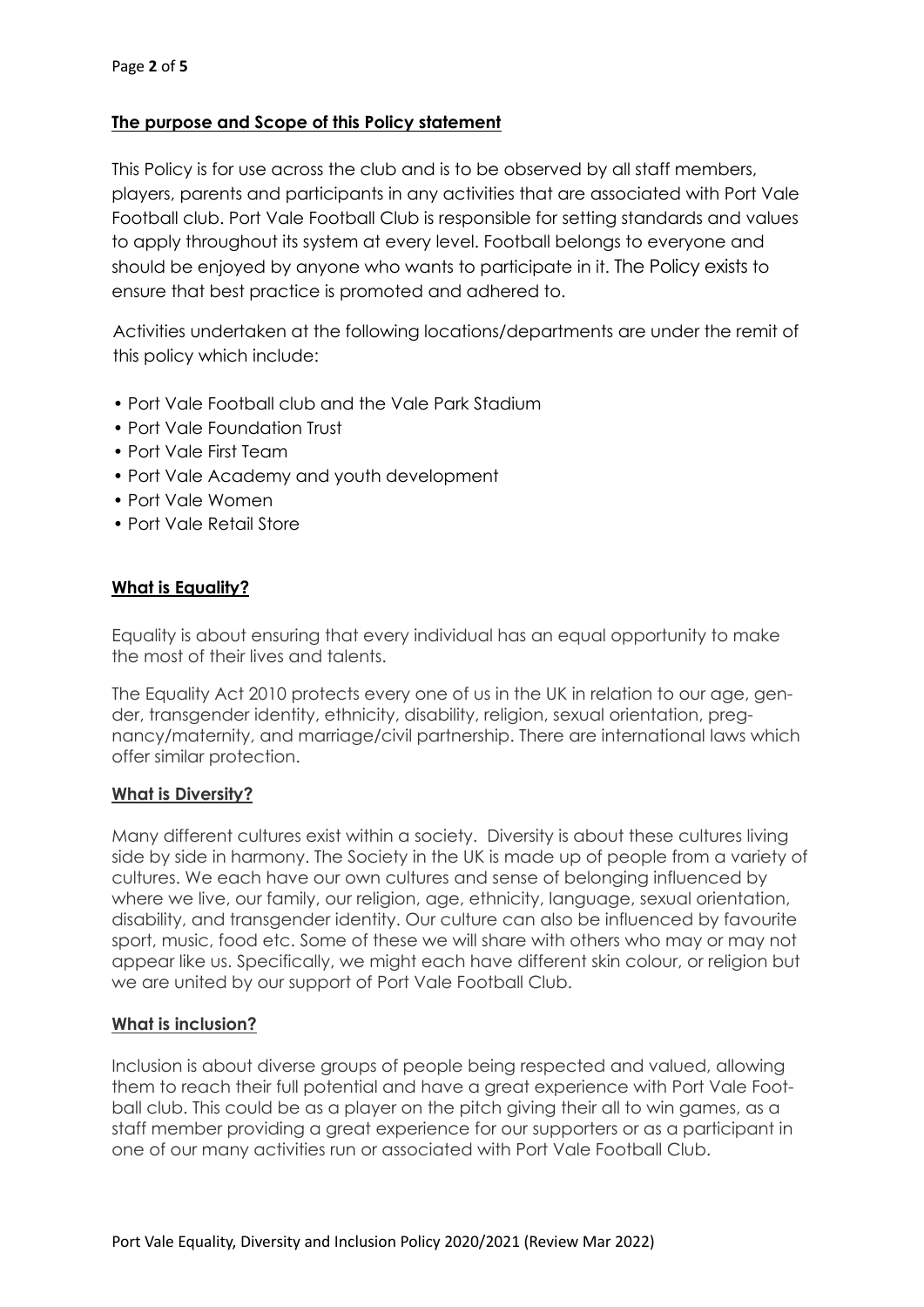# **Our Commitment.**

Port Vale Football Club commits to:

- Encourage equality, diversity and inclusion in all our activities promoting good practice.
- Create an environment free from bullying, harassment, victimisation and unlawful discrimination, promoting dignity and respect for all, and where individual differences and the contributions of all staff are recognised and valued.
- This commitment includes training where appropriate about rights and responsibilities under the equality, diversity and inclusion policy. Responsibilities include staff conducting themselves to help the organisation provide equal opportunities in employment, and prevent bullying, harassment, victimisation and unlawful discrimination.
- All staff should understand they, as well as their employer, can be held liable for acts of bullying, harassment, victimisation and unlawful discrimination, in the course of their employment, against fellow employees, customers, suppliers and the public.
- Take seriously complaints of bullying, harassment, victimisation and unlawful discrimination by fellow employees, customers, suppliers, visitors, the public and any others during Port Vale Football Club activities.

# **Relevant Legislation**

Relevant legislation which describes forms of Unacceptable Discrimination has been legally defined through a series of legislative acts, including,

- The Race Relations Act,
- The Sex Discrimination Act,
- The Disability Discrimination Act,
- The Equality Act 2006 and April 2010.

# **What is discrimination?**

Forms of discrimination and discriminatory behaviour include the following:

*Direct discrimination* which can be described as less favourable treatment on the grounds of one of the protected characteristics.

*Indirect discrimination* which occurs when a provision, criterion or practice is applied to an individual or group that would put persons of a particular characteristic at a particular disadvantage compared with other persons.

*Discrimination arising from disability*, which is when a disabled person is treated unfavourably because of something connected with their disability and this unfavourable treatment cannot be justified.

*Harassment,* which is defined as unwanted conduct relating to a protected characteristic that has the purpose or effect of violating a person's dignity, or which creates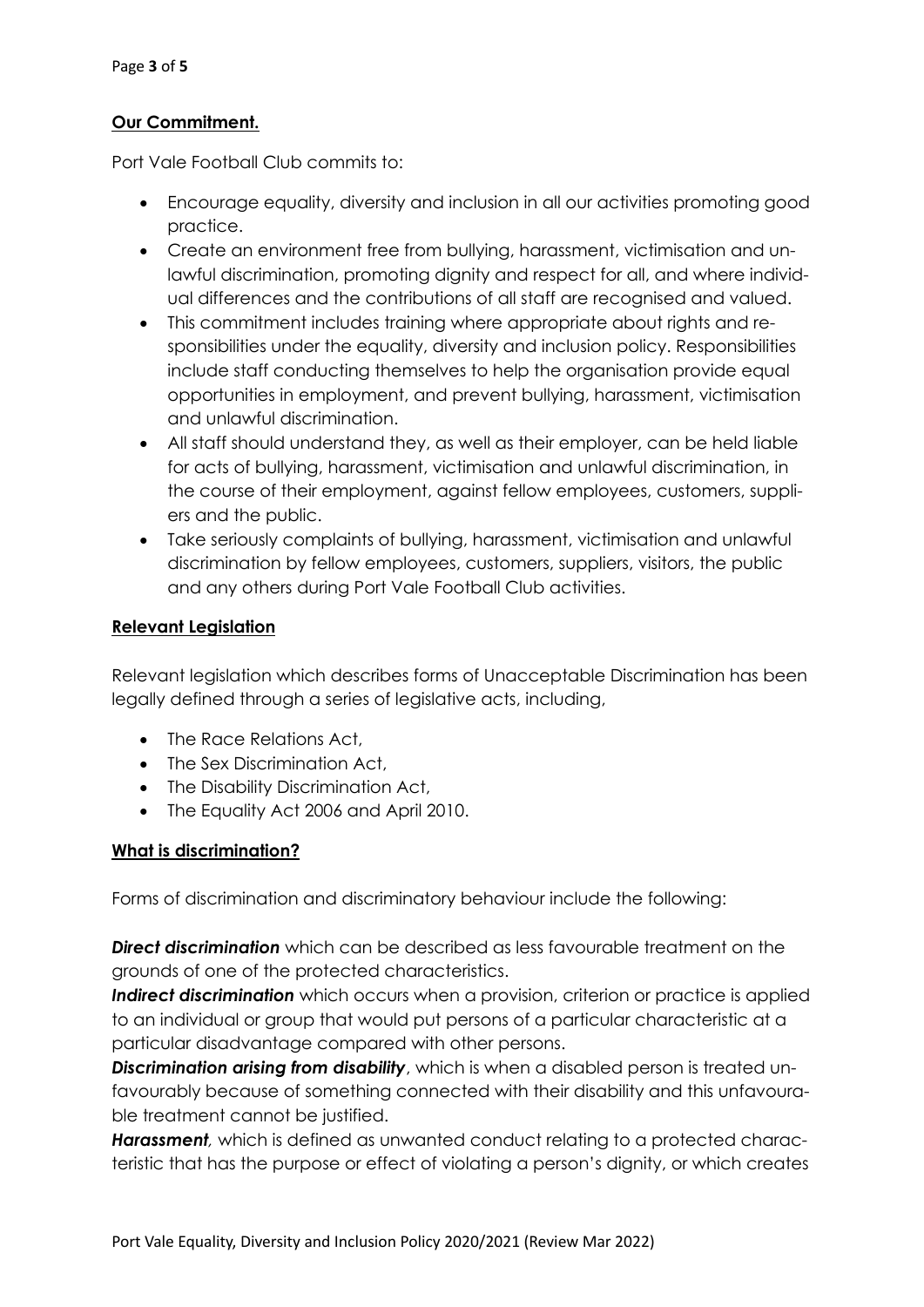an intimidating or hostile, degrading, humiliating or offensive environment for that person.

**Victimisation** It is unlawful to treat a person less favourably because he or she has made allegations or brought proceedings under the anti-discrimination legislation, or because they have helped another person to do so.

*Bullying*, which is defined as a form of personal harassment involving the misuse of power, influence, or position to persistently criticise, humiliate or undermine an individual.

# **Complaints and Compliance**

Port Vale Football Club regards all forms of discriminatory behaviour as unacceptable and is concerned to ensure that individuals feel able to raise any bona fide grievance or complaint related to such behaviour without fear of being penalised for doing so.

Port Vale Football Club will take appropriate disciplinary Acton against any employee, member or volunteer, activity participant, spectator or supporter who is found, after a full investigation, to have violated our Equality, Diversity, and Inclusion Policy.

Any requirement for investigation and any subsequent disciplinary action will be implemented by the Board of Directors.

Any complaints should be directed towards the

Port Vale Football Club CEO, Colin Garlick (e: colin.garlick@port-vale.co.uk ) Port Vale Football Club, Vale Park, Hamil Road, Burslem, Stoke On Trent ST61AW.

The contact details above are **strictly reserved** for those wishing to report allegations of abuse and/or discrimination such as incidents of racism or homophobia.

# **Useful Links**

The Football Association (F.A.) Tel 0800 085 0508\* e: FootballForAll@TheFA.com Kick it out e: Kick It Out Level Playing Field e: info@levelplayingfield.org.uk Show Racism the Red Card e: Show Racism the Red Card Stonewall e: https://www.stonewall.org.uk

Port Vale Equality, Diversity and Inclusion Policy 2020/2021 (Review Mar 2022)